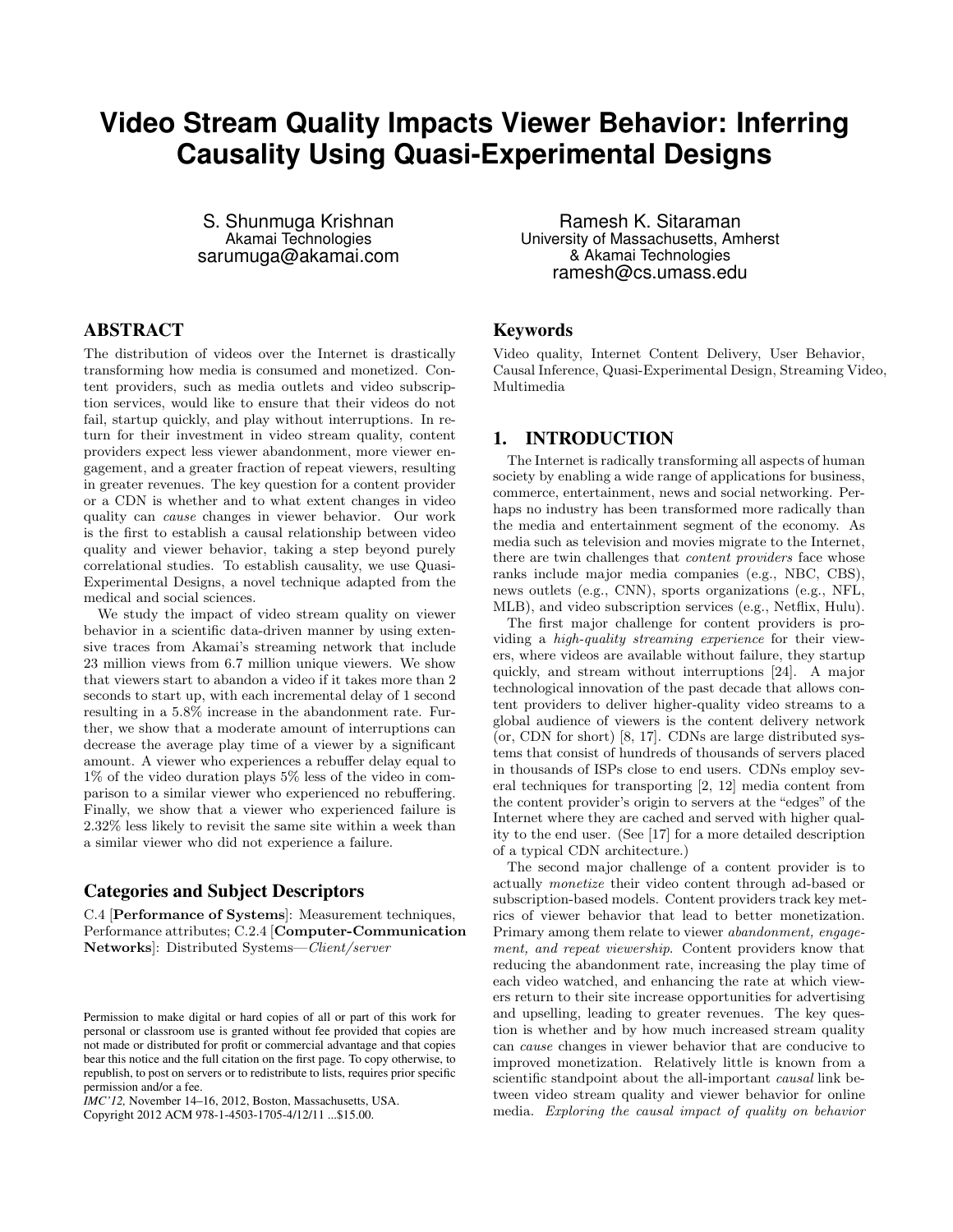*and developing tools for such an exploration are the primary foci of our work.*

While understanding the link between stream quality and viewer behavior is of paramount importance to the content provider, it also has profound implications for how a CDN must be architected. An architect is often faced with tradeoffs on *which* quality metrics need to be optimized by the CDN. A scientific study of which quality metrics have the most impact on viewer behavior can guide these choices. As an example of viewer behavior impacting CDN architecture, we performed small-scale controlled experiments on viewer behavior a decade ago that established the relative importance of the video to startup quickly and play without interruptions. These behavioral studies motivated an architectural feature called prebursting [12] that was deployed on Akamai's live streaming network that enabled the CDN to deliver streams to a media player at higher than the encoded rate for short periods of time to fill the media player's buffer with more data more quickly, resulting in the stream starting up faster and playing with fewer interruptions. It is notable that the folklore on the importance of startup time and rebuffering were confirmed in two recent important large-scale scientific studies [9, 15]. Our current work sheds further light on the important nexus between stream quality and viewer behavior and, importantly, provides the first evidence of a causal impact of quality on behavior.

#### 1.1 Measuring quality and viewer behavior

The advent of customizable media players supporting major formats such as Adobe Flash, Microsoft Silverlight, and Apple HTTP streaming has revolutionized our ability to perform truly large-scale studies of stream quality and viewer behavior as we do in this work, in a way not possible even a few years ago. It has become possible to instrument media players with an analytics plug-in that accurately measures and reports both quality and behavioral metrics from every viewer on a truly planetary scale.

### 1.2 From correlation to causality

The ability to measure stream quality and viewer behavior on a global scale allows us to correlate the two in a statistically significant way. For each video watched by a viewer, we are able to measure its quality including whether the stream was available, how long the stream took to start up, and how much rebufferring occurred causing interruptions. We are also able to measure the viewer's behavior including whether he/she abandoned the video and how long he/she watched the video.

As a first step, we begin by simply correlating important quality metrics experienced by the viewers to the behavior that they exhibit. For instance, we discover a strong correlation between an increase in the delay for the video to start up and an increase in rate at which viewers abandon the video. Several of our results are the first quantitative demonstration that certain key streaming quality metrics are correlated with key behavioral metrics of the viewer. However, the deeper question is not just whether quality and behavior are *correlated* but whether quality can *causally* impact viewer behavior. While correlation is an important first step, correlation does not necessarily imply causality. The holy grail of a content provider or a CDN architect is to discover causal relationships rather than just correlational ones, since they would like to know with *some certainty* that

the significant effort expended in improving stream quality will in fact result in favorable viewer behavior.

In fact, a purely correlational relationship could even lead one astray, if there is no convincing evidence of causality, leading to poor business decisions. For instance, both video quality (say, video bitrates) and viewer behavior (say, play time) have been steadily improving over the past decade and are hence correlated in a statistical sense. But, that fact alone is not sufficient to conclude that higher bitrates cause viewers to watch longer, unless one can account for other potential "confounding" factors such as the available video content itself becoming more captivating over time.

While inferring causality is generally difficult, a key tool widely used in the social and medical sciences to infer causality from observational data is a Quasi Experimental Design (QED) [23]. Intuitively, a QED is constructed to infer if a particular "treatment" (i.e., cause) results in a particular "outcome" (i.e., effect) by pairing each person in the observational data who has had treatment with a random untreated person who is "significantly identical" to the treated person in all other respects. Thus, the pairing eliminates the effect of the hidden confounding variables by ensuring that both members of a pair have sufficiently identical values for those variables. Thus, evaluating the differential outcomes between treated and untreated pairs can either strengthen or weaken a causal conclusion that the treatment causally impacts the outcome. While it is impossible to completely eliminate all hidden factors, our causal analysis using QEDs should be viewed as strengthening our correlational observations between treatments and outcomes by eliminating the common threats to a causal conclusion.

### 1.3 Our Contributions

Our study is one of the largest of its kind of video stream quality and viewer behavior that collects and analyzes a data set consisting of more than 23 million video playbacks from 6.7 million unique viewers who watched an aggregate of 216 million minutes of 102 thousand videos over 10 days.

To our knowledge, our work is the first to provide evidence that video stream quality *causally* impacts viewer behavior, a conclusion that is important to both content providers and CDNs. Further, our adaptation of Quasi-Experimental Designs (QEDs) is an unique contribution and is of independent interest. QEDs have been used extensively in medical research and the social sciences in the past decades. We expect that our adaptation of QEDs for measurement research in networked systems could be key in a variety of other domains that have so far been limited to correlational studies.

Our work is also the first to quantitatively explore viewer abandonment rates and repeat viewership in relation to stream quality, last-mile connectivity, and video duration. In addition, we also study viewer engagement (e.g., play time) in relation to stream quality (e.g., rebuffering) that has also been recently studied in [9] in a correlational setting, but we take a step beyond correlational analysis to establish a causal relationship between quality and engagement using QEDs. Our work makes the following specific contributions on the impact stream quality on viewer behavior.

We show that an increase in the startup delay beyond 2 seconds causes viewers to abandon the video. Using regression, we show that an additional increase of the startup delay by 1 second increases the abandonment rate by 5.8%.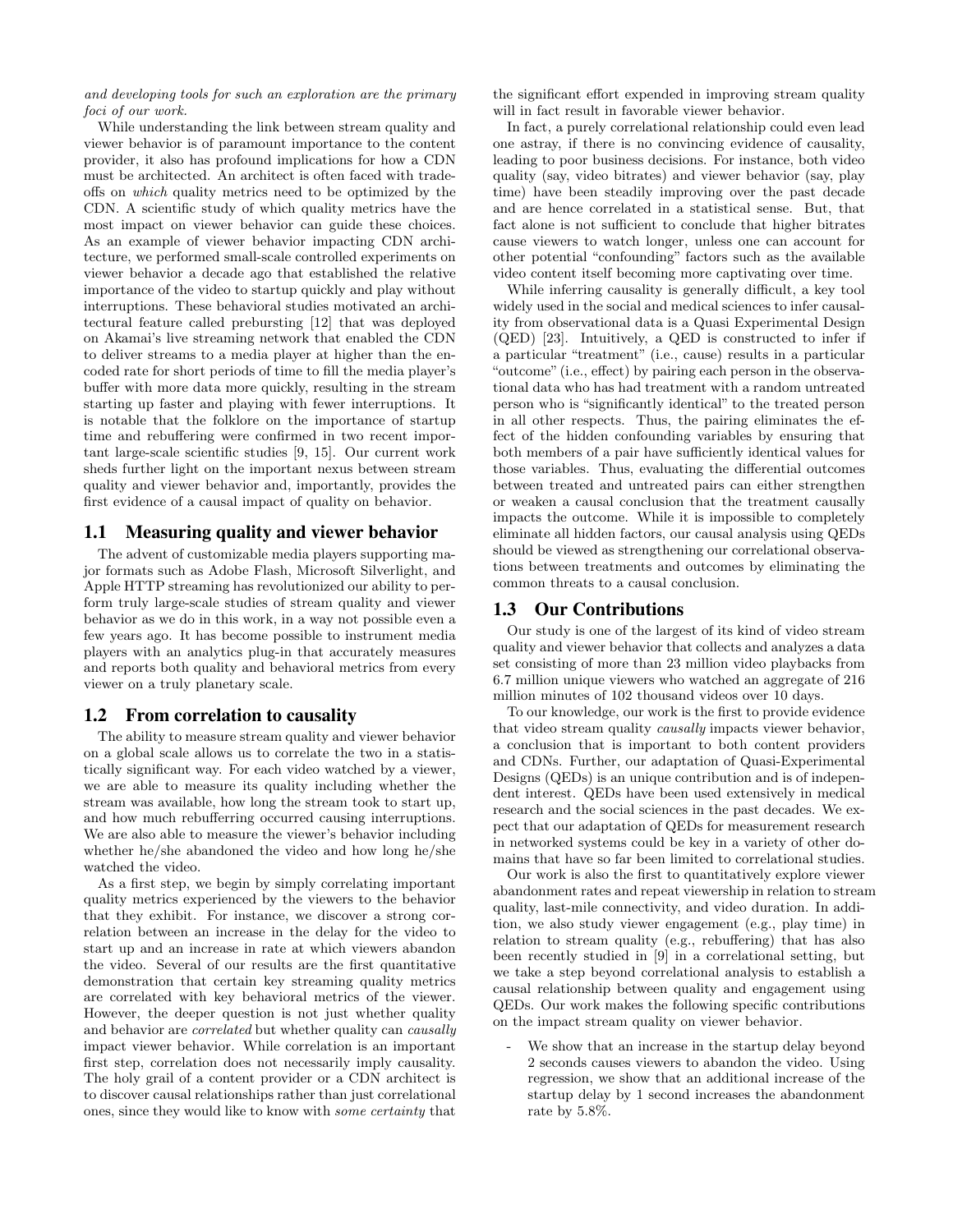- Viewers are less tolerant to startup delay for a short video such as news clip than a long video such an hourlong TV episode. In a quasi experiment, the likelihood of a viewer of short video abandoning earlier than a similar viewer of a long video exceeded the likelihood that the opposite happens by 11.5%.
- Viewers watching video on a better connected computer or device have less patience for startup delay and abandon sooner. In particular, viewers on mobile devices have the most patience and abandon the least, while those on fiber-based broadband abandon the soonest. In a quasi experiment, the likelihood that a viewer on fiber abandoned earlier than a similar viewer on a mobile device exceeded the likelihood that the opposite happens by 38.25%.
- Viewers who experienced an increase in the normalized rebuffer delay, i.e., they experienced more interruptions in the video, played the video for lesser time. In a quasi experiment, a viewer who experienced a rebuffer delay that equals or exceeds  $1\%$  of the video duration played 5.02% less of the video in comparison to a similar viewer who experienced no rebuffering.
- A viewer who experienced a failed visit is less likely to return to the content provider's site to view more videos within a specified time period than a similar viewer who did not experience the failure. In a quasi experiment, the likelihood that a viewer who experienced failure returns to the content provider's site within a week is less than the likelihood of a similar viewer who did not experience failures by 2.32%.

We show that above results are statistically significant using the sign test. Further, these results show a significant level of causal impact of stream quality on viewer behavior. In this regard, it is important to recall that small changes in viewer behavior can lead to large changes in monetization, since the impact of a few percentage points over tens of millions of viewers can accrue to large impact over a period of time. Finally, our work on deriving a causal relationship by systematically accounting for the confounding variables must not be viewed as a definitive proof of causality, as indeed there can be no definitive proof of causality. But, rather, our work *significantly increases the confidence in a causal conclusion* by eliminating the effect of major confounding factors that could threaten such a conclusion.

### 2. BACKGROUND

We describe the process of a user watching a stream, defining terms along the way that we will use in this paper.

*Viewer.* A viewer is a user who watches one or more streams using a specific media player installed on the user's device. A viewer is uniquely identified and distinguished from other viewers by using a GUID (Globally Unique Identifier) value that is set as a cookie when the media player is accessed. To identify the viewer uniquely, the GUID value is generated to be distinct from other prior values in use.

*Views.* A view represents an attempt by a viewer to watch a specific video stream. A typical view would start with the viewer initiating the video playback, for instance, by clicking the play button of the media player<sup>1</sup> (see Figure 1). During a view, the media player begins in the startup state where it connects to the server and downloads a certain specified amount of data, before transitioning to the play state. In the play state, the player uses the data from its buffer and renders the video on the viewer's screen. Meanwhile, the player continues to download data from the server and stores it in the buffer. Poor network conditions between the server and the player could lead to a situation where the buffer is drained faster than it is being filled. This could lead to a condition where the buffer is empty causing the player to enter the rebuffer state where the viewer experiences an interruption or "freeze" in the video play back. While in the rebuffer state, the player continues to fill its buffer from the server. When the buffer has a specified amount of data, the player enters the play state and the video starts to play again (see Figure 1). A view can end in three ways: a *successful view* ends normally when the video completes; a *failed view* ends with a failure or error due to a problem with the server, network, or content; and, finally, *an abandoned view* ends with the viewer *voluntarily* abandoning the stream either before the video starts up or after watching some portion of it. Note that a viewer may abandon the view by closing the browser, stopping the stream, or clicking on a different stream. There are other secondary player-initiated events or viewer-initiated events that are part of the viewing process. For instance, a viewer could initiate actions such as pausing, fast-forwarding, or rewinding the video stream. Further, the player may switch the bitrate of the encoded media in response to network conditions, such as reduce the bandwidth if there is packet loss. We do not explicitly analyze behaviors associated with these secondary events in this paper, though these could be part of future work.



Figure 1: Views and Visits.

*Visits.* A visit is intended to capture a single session of a viewer visiting a content provider's site to view videos. A visit is a maximal set of contiguous views from a viewer at a specific content provider site such that each visit is separated from the next visit by at least *T* minutes of inactivity, where we choose  $T = 30$  minutes<sup>2</sup>(see Figure 1).

*Stream Quality Metrics.* At the level of a view, the key metrics that measure the quality perceived by the viewer are shown in Figure 2. Failures address the question of whether

<sup>1</sup>For some content providers, a "pre-roll" advertisement is shown before the actual content video is requested by the

media player. In that case, our view starts at the point where the actual video is requested.

<sup>2</sup>Our definition is similar to the standard notion of a visit (also called a session) in web analytics where each visit is a set of page views separated by a period of idleness of at least 30 minutes (say) from the next visit.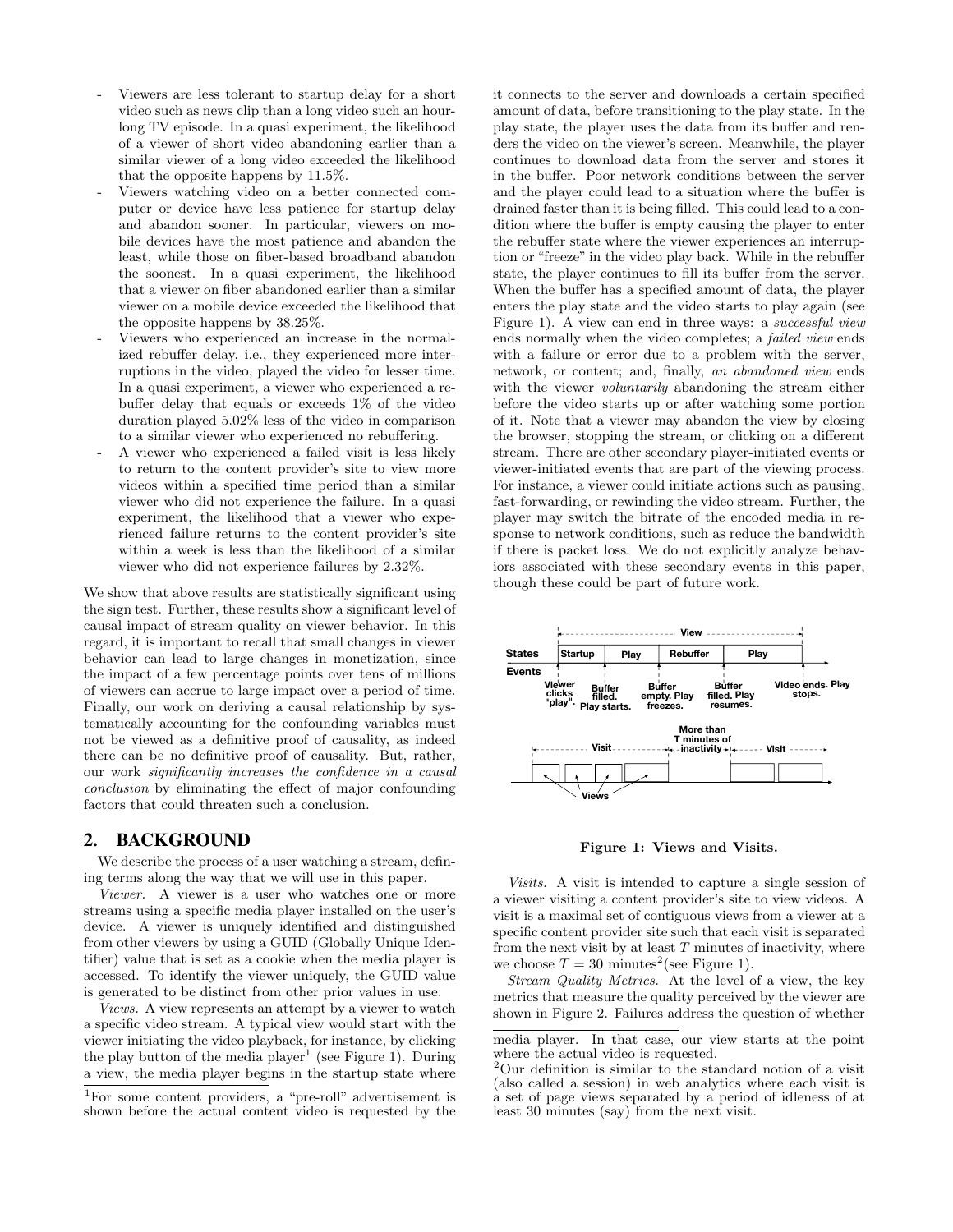| Key Metrics     | Definition                              |
|-----------------|-----------------------------------------|
| Failures        | Number (or, percentage) of views that   |
|                 | fail due to problems with the network,  |
|                 | server, or content.                     |
| Startup Delay   | Total time in startup state.            |
| Average Bitrate | The average bitrate at which the video  |
|                 | was watched.                            |
| Normalized Re-  | Total time in rebuffer state divided by |
| buffer Delay    | the total duration of the video.        |

Figure 2: View-level stream quality metrics.

the stream was available or if viewing of the video initiated by the viewer failed due to a problem with the network or the server or the content itself (such as a broken link). A failed view can be frustrating to the viewer as he/she is unable to watch the video. A second key metric is startup delay which is the amount of time the viewer waits for the video to start up. Once the video starts playing, the average bitrate at which the video was rendered on the viewer's screen is a measure of the richness of the presented content. This metric is somewhat complex since it is a function of how the video was encoded, the network connectivity between the server and the client, and the heuristics for bitrate-switching employed by the player. Finally, a fourth type of metric quantifies the extent to which the viewer experienced rebuffering. Rebuffering is also frustrating for the viewer because the video stops playing and "freezes". We can quantify the rebuffering by computing the rebuffer delay which is total time spent in a rebuffer state and normalizing it by dividing it by the duration of the video.

Many of the above view-level metrics can be easily extended to visit-level or viewer-level metrics. One key visitlevel metric that we examine in this paper is a *failed visit* which is a visit that ends with a failed view. A failed visit could have had successful views prior to the failed view(s). However, a failed visit is important because the viewer tries to play a video one or more times but is unable to do so and leaves the site right after the failure, presumably with a level of frustration.

In our paper, we use many of the key metrics in Figure 2 in our evaluation of the impact of quality on viewer behavior, though these are by no means the only metrics of stream quality. It should be noted that many of the above metrics were incorporated into measurement tools within Akamai and have been in use for more than a decade [24, 1]. The lack of client-side measurements in the early years led to measurements based on automated "agents" deployed around the Internet that simulated synthetic viewers [1, 19] that were then supplemented with server-side logs. In recent years, there is a broad consensus among content providers, CDNs, and analytics providers that these metrics or variations of these metrics matter.

*Metrics for Viewer Behavior.* Our metrics are focused on the key aspects of viewer behavior that are often tracked closely by content providers which we place in three categories (see Figure 3). The first category is abandonment where a viewer voluntarily decides to stop watching the video. *Here we are primarily concerned with abandonment where the viewer abandons the video even before it starts playing.* A viewer can also abandon a stream after watching a portion of the video which results in a smaller play time,

| Type                       | Metric      | Definition              |  |
|----------------------------|-------------|-------------------------|--|
| Abandonment                | Abandonment | % views abandoned       |  |
|                            | Rate        | during startup.         |  |
| Engagement                 | Play time   | Total time in play      |  |
|                            |             | state (per view).       |  |
| Repeat View-   Return Rate |             | Prob. of return to site |  |
| ers                        |             | within time period      |  |

Figure 3: Key metrics for viewer behavior.

which we account for in the next category of metrics. The second category is viewer engagement that can be measured by play time which is simply the amount of video that the viewer watches. The final category speaks to the behavior of viewers over longer periods of time. A key metric is the return rate of viewers measured as the probability that a viewer returns to the content provider's site over period of time, say, returning within a day or returning within a week.

### 3. DATA SETS

The data sets that we use for our analysis are collected from a large cross section of actual users around the world who play videos using media players that incorporate the widely-deployed Akamai's client-side media analytics plug in<sup>3</sup>. When content providers build their media player, they can choose to incorporate the plugin that provides an accurate means for measuring a variety of stream quality and viewer behavioral metrics. When the viewer uses the media player to play a video, the plugin is loaded at the client-side and it "listens" and records a variety of events that can then be used to stitch together an accurate picture of the playback. For instance, player transitions between the startup, rebuffering, seek, pause, and play states are recorded so that one may compute the relevant metrics. Properties of the playback, such as the current bitrate, bitrate switching, state of the player's data buffer are also recorded. Further, viewer-initiated action that lead to abandonment such as closing the browser or browser tab, clicking on a different link, etc can also be accurately captured. Once the metrics are captured by the plugin, the information is "beaconed" to an analytics backend that can process huge volumes of data. From every media player at the beginning and end of every view, the relevant measurements are sent to the analytics backend. Further, incremental updates are sent at a configurable periodicity even as the video is playing.

### 3.1 Data Characteristics

While the Akamai platform serves a significant amount of the world's enterprise streaming content accounting for several million *concurrent* views during the day, we choose a smaller but representative slice of the data from 12 content providers that include major enterprises in a variety of verticals including news, entertainment, and movies. We consider only on-demand videos in this study, leaving live videos for future work. We tracked the viewers and views for the chosen content providers for a period of 10 days (see Figure 4). Our data set is extensive and captures 23 million

<sup>3</sup>While all our data is from media players that are instrumented with Akamai's client-side plugin, the actual delivery of the streams could have used *any* platform and not necessarily just Akamai's CDN.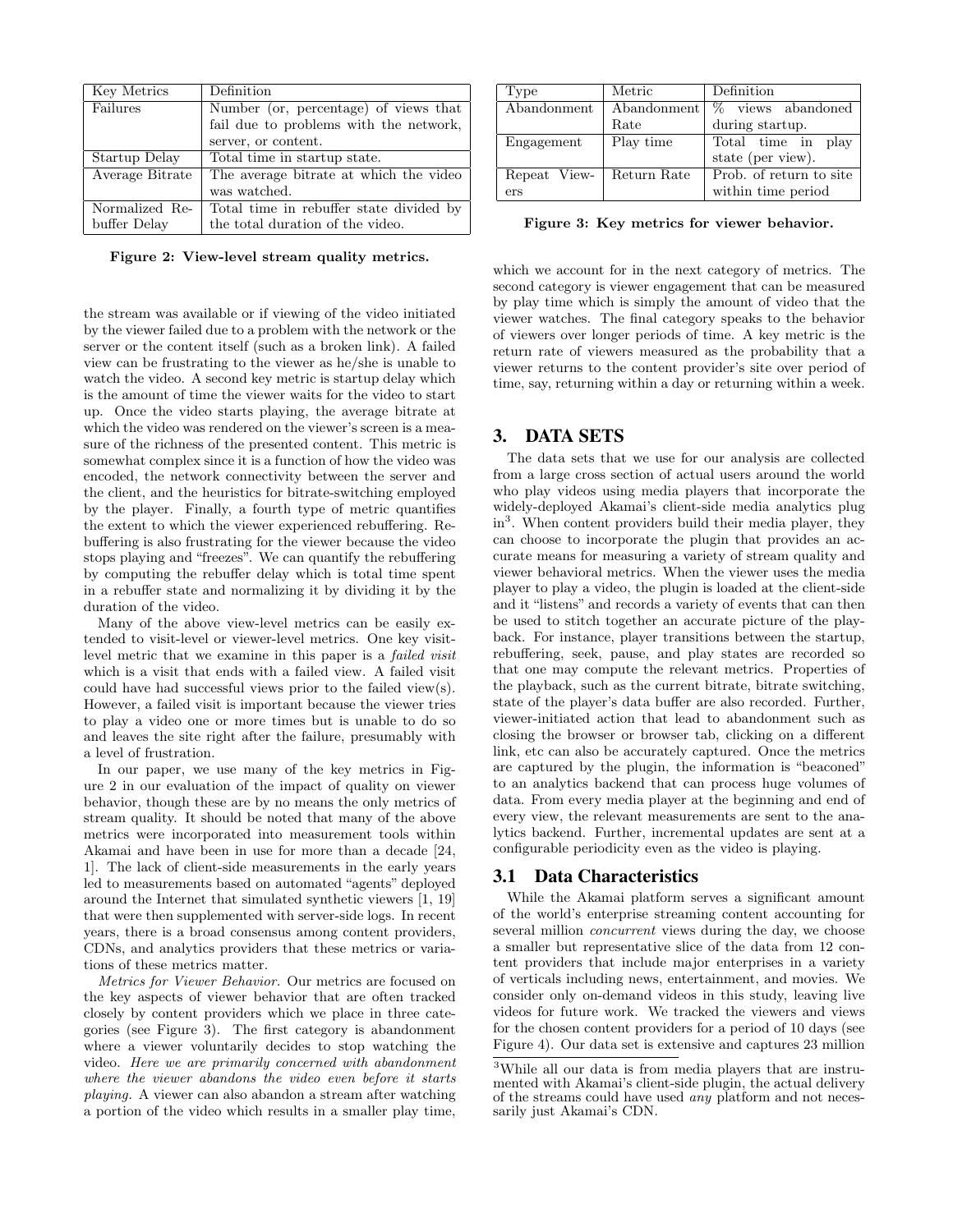|                | Total        | Avg Per<br>Visit | Avg Per<br>Viewer |
|----------------|--------------|------------------|-------------------|
| <b>Views</b>   | 23 million   | 2.39             | 3.42              |
| <b>Minutes</b> | 216 million  | 22.48            | 32.2              |
| Videos         | 102 thousand | 1.96             | 2.59              |
| <b>Bytes</b>   | 1431 TB      | 148 MB           | 213 MB            |

Figure 4: Summary of views, minutes watched, distinct videos, and bytes downloaded for our data set.

| Viewer Geography | Percent Views |
|------------------|---------------|
| North America    | 78.85%        |
| Asia             | 12.80%        |
| Europe           | 7.75%         |
| Other            | $0.60\%$      |

Figure 5: The geography of viewers in our trace at the continent-level.

views from 6.7 million unique viewers, where each viewer on average made 3.42 visits over the period and viewed a total of 32.2 minutes of video. In each visit, there were on average 2.39 views but only 1.96 unique videos viewed, indicating that sometimes the viewer saw the same video twice.

The geography of the viewer was mostly concentrated in North America, Europe and Asia with small contributions from other continents (see Figure 5). More than half the views used cable, though fiber, mobile, and DSL were significant. The fiber category consisted mostly of AT&T Uverse and Verizon FiOS that contributed in roughly in equal proportion. The other connection types such as dialup were negligible (see Figure 6). Video duration is the total length (in minutes) of the video (See Figure 7). We divide the videos into short that have a duration of less than 30 minutes and long that have a duration of more than 30 minutes. Examples of short video include news clips, highlight reels for sports, and short television episodes. The median duration was 1.8 minutes, though the mean duration was longer at 5.95 minutes. In contrast, long video consists of long television episodes and movies. The median duration for long videos was 43.2 minutes and the mean was 47.8 minutes.

### 4. ANALYSIS TECHNIQUES

A key goal is to establish a *causal* link between a stream quality metric  $X$  and viewer behavior metric  $Y$ . The first key step is to establish a *correlational* link between *X* and *Y* using the statistical tools for correlation and regression. Next, in accordance with the maxim that "correlation does not imply causation", we do a more careful analysis to establish causation. We adapt the innovative tool of Quasi Experimental Design (QED) used extensively in the social and medical sciences to problem domains such as ours.

#### 4.1 Correlational Analysis

To study the impact of a stream quality metric X (say, startup delay) with a viewer behavioral metric *Y* (say abandonment rate), we start by visually plotting metric X versus metric Y in the observed data. The visual representations are a good initial step to estimating whether or not a correlation exist. As a next step, we also quantify the correla-



Figure 6: Connection type as percent of views.



Figure 7: A CDF of the total video duration. The median duration is 19.92 minutes over all videos, 1.8 minutes for short, and 43.2 minutes for long videos.

tion between  $X$  and  $Y$ . There are many different ways to calculate the correlation. Primary among them are Pearson's correlation and Kendall's correlation that is a type of rank correlation. As observed in [9], Kendall's correlation is more suitable for a situation such as ours since it does not assume any particular distributional relationship between the two variables. Pearson's correlation is more appropriate when the correlated variables are approximately linearly related, unlike the relationships that we explore in our work. Kendall's correlation measures the whether the two variables *X* and *Y* are statistically dependent (i.e., correlated) without assuming any specific functional form of their relationship. Kendall's correlation coefficient  $\tau$  takes values in the interval  $[-1, 1]$  where  $\tau = 1$  meaning that X and *Y* are perfectly concordant, i.e., larger values of *X* are always associated with larger values for *Y*,  $\tau = -1$  meaning that *X* and *Y* are perfectly discordant, i.e., larger values of *X* are always associated with smaller values of *Y*, and  $\tau$  near 0 implying that *X* and *Y* are independent.

### 4.2 Causal Analysis

A correlational analysis of stream quality metric *X* (say,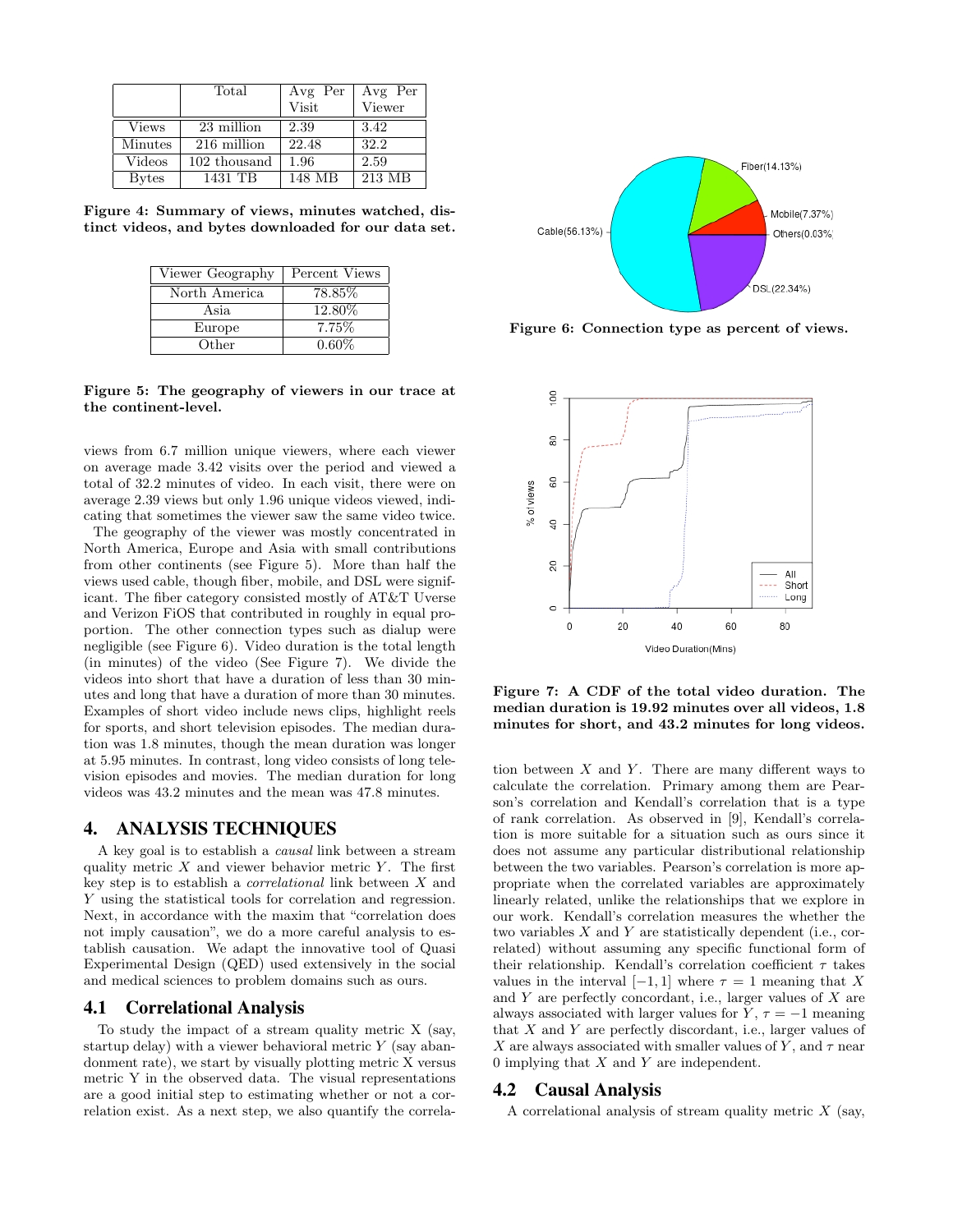

Figure 8: An example of a QED Model. The confounding variables are kept the same while the treatment variable is varied to observe impact on outcome.

startup delay) and a viewer behavior metric *Y* (say, abandonment rate) could show that *X* and *Y* are associated with each other. A primary threat to a causal conclusion that an *independent variable X* causes the *dependent variable Y* is the existence of *confounding variables* that can impact both *X* and *Y* (see Figure 8). To take a recent example from the medical literature, a study published in Nature [20] made the causal conclusion that children who sleep with the light on are more likely to develop myopia later in life. But, as it turns out, myopic parents tend to leave the light on more often, as well as pass their genetic predisposition to myopia to their children. Accounting for the confounding variable of parent's myopia, the causal results were subsequently invalidated or substantially weakened.

More relevant to our own work, lets consider a potential threat to a causal conclusion that a stream quality metric *X* (say, startup delay) results in a viewer behavior *Y* (say, abandonment). As a hypothetical example, suppose that mobile users tend to have less patience for videos to startup as they tend to be busy and are "on the go", resulting in greater abandonment. Further assume that mobile users tend to have larger startup delays due to poor wireless connectivity. In this situation, a correlation between startup delay and abandonment may not imply causality unless we can account for the confounding variable of how the viewer is connected to the Internet. In our causal analyses, we systematically identify and account for all or a subset of the following three categories of confounding variables as relevant (see Figure 8).

**Content.** The video<sup>4</sup> being watched could itself influence both quality and viewer behavior. For instance, some videos are more captivating than others leading viewers to watch more of it. Or, some videos may have higher perceived value than others, leading viewers to tolerate more startup delay. The manner in which the video is encoded and the player heuristic used by the media player could also impact stream quality. For instance, the player heuristics that could differ from one content provider to another specifies how much of the video needs to be buffered before the stream can startup or resume play after rebuffering.

- Connection Type. The manner in which a viewer connects to the Internet, both the device used and typical connectivity characteristics can influence both stream quality and viewer behavior. We use the connection type of the viewer as a confounding variable, where the connection type can take discrete values such as mobile, DSL, cable, and fiber (such as AT&T's Uverse and Verizon's FiOS).
- Geography. Geography of viewer captures several social, economic, religious, and cultural aspects that can influence viewer behavior. For instance, it has been observed by social scientists that the level of patience that consumers exhibit towards a delay in receiving a product varies based on geography of the consumer [5]. Such a phenomena might well be of significance in the extent to which the viewer's behavior is altered by stream quality. In our work, we analyze viewer's geography at the granularity of a country.

### *4.2.1 The Quasi Experimental Design (QED) Method*

A primary technique for showing that an independent variable *X* (called the treatment variable) has a causal impact on a dependent variable *Y* (called the outcome variable) is to design a *controlled experiment*. To design a true experiment in our context, one would have to randomly assign viewers to differing levels of stream quality (i.e., values of *X*) and observe the resultant viewer behaviors (values of *Y*). The random assignment in such an experiment removes any systematic bias due to the confounding variables that are threats to a causal conclusion. However, the level of control needed to perform such an experiment at scale for our problem is either prohibitively hard, expensive, or even impossible. In fact, there are legal, ethical, and other issues with intentionally degrading the stream quality of a set of viewers to do a controlled experiment. However, there are other domains were a controlled experiment can and are performed, example, *A|B* testing of web page layouts [11].

Given the inability to perform true experiments, we adapt a technique called QED to discover causal relationships from observational data that already exists. QEDs were developed by social and medical scientists as a similar inability to perform controlled experiments is very common in those domains [23]. In particular, we use a specific type of QED called the matched design [18] where a treated individual (in our case, a view or viewer) is randomly matched with an untreated individual, where both individuals have identical values for the confounding variables. Consequently, any difference in the outcome for this pair can be attributed to the treatment. Our population typically consists of views or viewers and treatment variable is typically is binary. For instance, in Section 7, viewers who experienced "bad" stream quality in the form a failed visit are deemed to be treated and viewers who had normal experience are untreated. We form comparison sets by randomly matching each treated viewer with an untreated viewer such that both viewers are as identical as possible on the confounding variables. Needless to say, the more identical the viewers are in each pair

 $\rm ^4Note$  that our notion of video content is url-based and thus also incorporates the content provider. If the same movie is available from two content providers, they would constitute two different pieces of content for our analysis.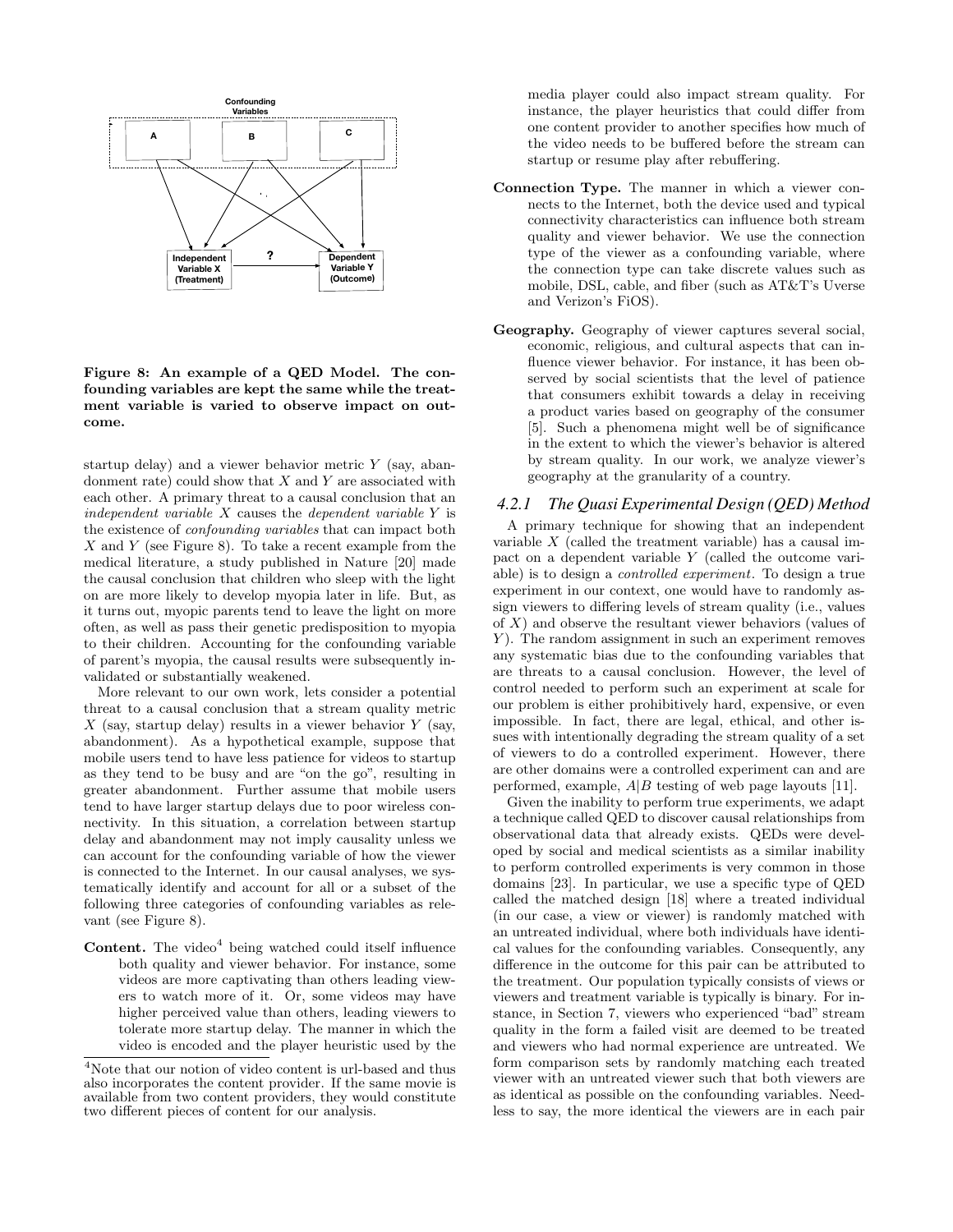the more effective the matching is in neutralizing the confounding variables. Note that matching ensures that the distributions of the confounding variables in the treated and untreated set of viewers are identical, much as if viewers were randomly assigned to treated and untreated sets in a controlled experiment. Now, by studying the behavioral outcomes of matched pairs one can deduce whether or not the treatment variable  $X$  has a causal effect on variable  $Y$ , with the influence of the confounding variables neutralized. Note that treatment variable need not always be stream quality. Depending on the causal conclusion, we could choose the treatment variable to content length or connection type, if we would like to study their impact on viewer behavior.

#### *Statistical Significance of the QED Analysis.*

As with any statistical analysis, it is important to evaluate whether the results are *statistically significant* or if they could have occurred by random chance. As is customary in hypothesis testing [14], we state a null hypothesis  $H<sub>o</sub>$  that contradicts the assertion that we want establish. That is,  $H<sub>o</sub>$  contradicts the assertion that *X* impacts *Y* and states that the treatment variable *X* has no impact on the outcome variable *Y* . We then compute the "p-value" defined to be the probability that the null hypothesis *H<sup>o</sup>* is consistent with the observed results. A "low" p-value lets us reject the null hypothesis, bolstering our conclusions from the QED analysis as being statistically significant. However, a "high" p-value would not allow us to reject the null hypothesis. That is, the QED results could have happened through random chance with a "sufficiently" high probability that we cannot reject  $H<sub>o</sub>$ . In this case, we conclude that the results from the QED analysis are not statistically significant.

The definition of what constitutes a "low" p-value for a result to be considered statistically significant is somewhat arbitrary. It is customary in the medical sciences to conclude that a treatment is effective if the p-value is at most 0*.*05. The choice of 0*.*05 as the significance level is largely cultural and can be traced back to the classical work of R.A. Fisher about 90 years ago. Many have recently argued that the significance level must be much smaller. We concur and choose the much more stringent 0*.*001 as our significance level, a level achievable in our field given the large amount of experimental subjects (tens of thousands treated-untreated pairs) but is rarely achievable in medicine with human subjects (usually in the order of hundreds of treated-untreated pairs). However, our results are unambiguously significant and not very sensitive to the choice of significance level. All our results turned out to be highly significant with p-values of  $4\times10^{-5}$  or smaller, except for one conclusion with a larger p-value that we deemed statistically insignificant.

The primary technique that we employ for evaluating statistical significance is the sign test that is a non-parametric test that makes no distributional assumptions and is particularly well-suited for evaluating matched pairs in a QED setting [26]. We sketch the intuition of the technique here, while deferring the specifics to the technical sections. For each matched pair (*u, v*), where *u* received treatment and  $v$  did not receive treatment, we define the differential outcome denoted by  $outcome(u, v)$  as the numerical difference in the outcome of  $u$  and the outcome of  $v$ . If  $H_o$  holds, then the outcomes of the treated and untreated individuals are identically distributed, since the treatment is assumed to have no impact on the outcome. Thus, the differential

outcome is equally likely to be a positive number as a negative number. Thus, for *n* independently selected matched pairs, the number of positive values of the differential outcome (call it *X*) follows the binomial distribution with *n* trials and probability 1*/*2. In a measured sample consisting of a total of *n* non-zero values of the differential outcome, suppose that *x* have positive values. Given that  $H<sub>o</sub>$  holds, the probability (i.e., p-value) of such an occurrence is at most  $Prob(|X - n/2| \geq |x - n/2|)$ , which is sum of both tails of the binomial distribution. Evaluating the above tail probability provides us the required bound on the p-value.

As an aside, note that a different but distribution-specific significance test called the paired T-test may be applicable in other QED situations. A paired T-test uses the Student's T distribution and requires that the differential outcome has a normal distribution. Since our differential outcome does not have a normal distribution, we rely on the distribution-free non-parametric sign test that is more generally applicable.

#### *Some Caveats.*

It is important to understand the limitations of our QED tools, or for that matter *any* experimental technique of inference. Care should be taken in designing the quasi-experiment to ensure that the major confounding variables are explicitly or implicitly captured in the analysis. If there exists confounding variables that are not easily measurable (example, the gender of the viewer) and/or are not identified and controlled, these unaccounted dimensions could pose a risk to a causal conclusion, if indeed they turn out to be significant. *Our work on deriving a causal relationship by systematically accounting for the confounding variables must not be viewed as a definitive proof of causality, as indeed there can be no definitive proof of causality. But, rather, our work increases the confidence in a causal conclusion by accounting for potential major sources of confounding.* This is of course a *tential major sources of confounding.* general caveat that holds for all domains across the sciences that attempt to infer causality from observational data.

### 5. VIEWER ABANDONMENT

We address the question of how long a viewer will wait for the stream to start up, a question of great importance that has not been studied systematically to our knowledge. However, the analogous problem of how long a user will wait for web content to download has received much attention. In 2006, Jupiter Research published a study based on interviewing 1,058 online shoppers and postulated what is known in the industry as the "4-second rule" that states that an average online shopper is likely to abandon a web site if a web page does not download in 4 seconds [21]. But, a recent study [16] implied that the users have become impatient over time and that even a 400 ms delay can make users search less. Our motivation is to derive analogous rules for streaming where startup delay for video is roughly analogous to download time for web pages.

Assertion 5.1. *An increase in startup delay causes more abandonment of viewers.*

To investigate if our assertion holds, we classify each view into 1-second buckets based on their startup delay. We then compute for each bucket the percentage of views assigned to that bucket that were abandoned. From Figure 9, we see that the percent of abandoned views and startup delay are positively correlated with a Kendall correlation of 0*.*72.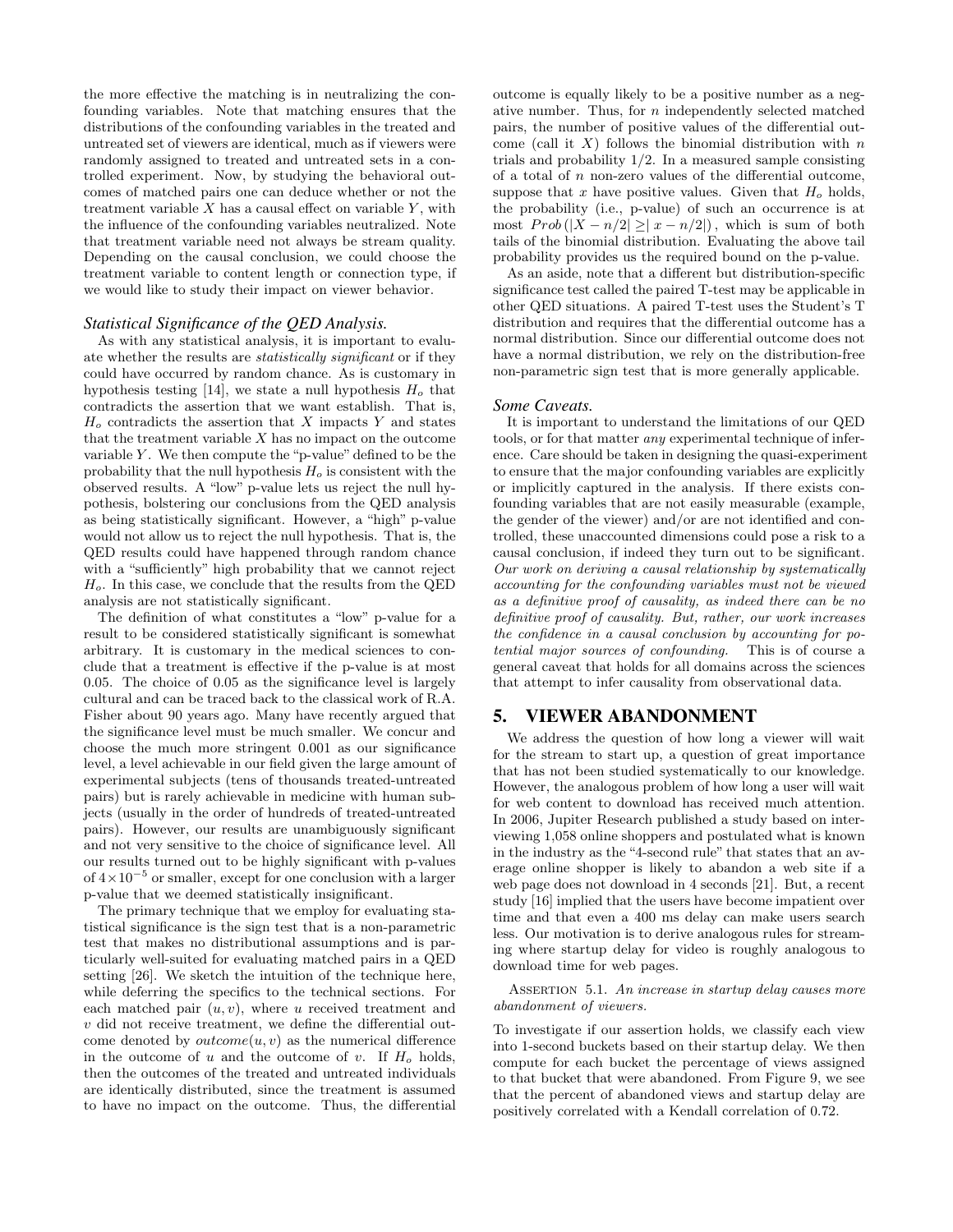



Figure 9: Percentage of abandoned views and startup delay are positively correlated.

Suppose now that we build a media delivery service that provides a startup delay of exactly *x* seconds for every view. What percent of views delivered by this system will be abandoned? To *estimate* this metric, we define a function called AbandonmentRate(x) that equals

#### $100 \times$  Impatient(x)/(Impatient(x) + Patient(x)),

where Impatient $(x)$  is all views that were abandoned after experiencing less than *x* seconds of startup delay and Patient(x) are views where the viewer waited at least  $\overline{x}$  time without abandoning. That is, Impatient $(x)$  (resp., Patient $(x)$ ) corresponds to views where the viewer did not (resp., did) demonstrate the patience to hold on for *x* seconds without abandoning. Note that a view in  $\text{Pattern}(x)$  could still have been abandoned at some time greater than *x*. Also, note that a view where the video started to play before *x* seconds does not provide any information on whether the viewer would have waited until *x* seconds or not, and so is considered neither patient or impatient. Figure 10 shows the abandonment rate computed from our data which is near zero for the first 2 seconds, but starts to rise rapidly as the startup delay increases. Fitting a simple regression to initial part of the curve shows that abandonment rate increases by 5.8% for each 1-second increase in startup delay.

#### Assertion 5.2. *Viewers are less tolerant of startup delay for short videos in comparison to longer videos.*

Researchers who study the psychology of queuing [13] have shown that people have more patience for waiting in longer queues if the perceived value of the service that they are waiting for is greater. Duration of the service often influences its perceived value with longer durations often perceived as having greater value. People often tolerate the 30 minute delay for the checkin process for a 4-hour plane ride but would find the same wait excessive for a 10-minute bus ride. On the same principle, is it true that viewers would

Figure 10: Viewers start to abandon the video if the startup delay exceeds about 2 seconds. Beyond that point, a 1-second increase in delay results in roughly a 5*.*8% increase in abandonment rate.

be more patient for the video to startup if they expect to be watching the video for longer period of time?

To investigate our assertion, we first classify the views based on whether the content is short with duration smaller than 30 minutes (e.g., news clip), or long with duration longer than 30 minutes (e.g., movies). The Kendall correlation between the two variables, percent of abandoned videos and startup delay, were 0*.*68 and 0*.*90 for short and long videos respectively, indicating a strong correlation for each category. Further, Figure 11 shows abandonment rate for each type of content as a function of the startup delay. One can see that viewers typically abandon at a larger rate for short videos than for long videos.

ASSERTION 5.3. *Viewers watching videos on a better connected computer or device have less patience for startup delay and so abandon sooner.*

The above assertion is plausible because there is some evidence that users who expect faster service are more likely to be disappointed when that service is slow. In fact, this is often touted as a reason for why users are becoming less and less able to tolerate web pages that download slowly. To study whether or not this is true in a scientific manner, we segment our views into four categories based on their connection type that indicates how the corresponding viewer is connected to the Internet. The categories in roughly the increasing order of connectivity are mobile, DSL, cable modem, and fiber (such as Verizon FIOS or AT&T Uverse). In all four categories, we see a strong correlation between the two variables, percent of abandoned views and startup delay. The Kendall correlations for mobile, DSL, cable, and fiber are 0.68, 0.74, 0.71, and 0.75 respectively. Further, in Figure 12, we show the abandonment rate for each connection type. We can see that viewers abandon significantly less on mobile in comparison with the other categories, for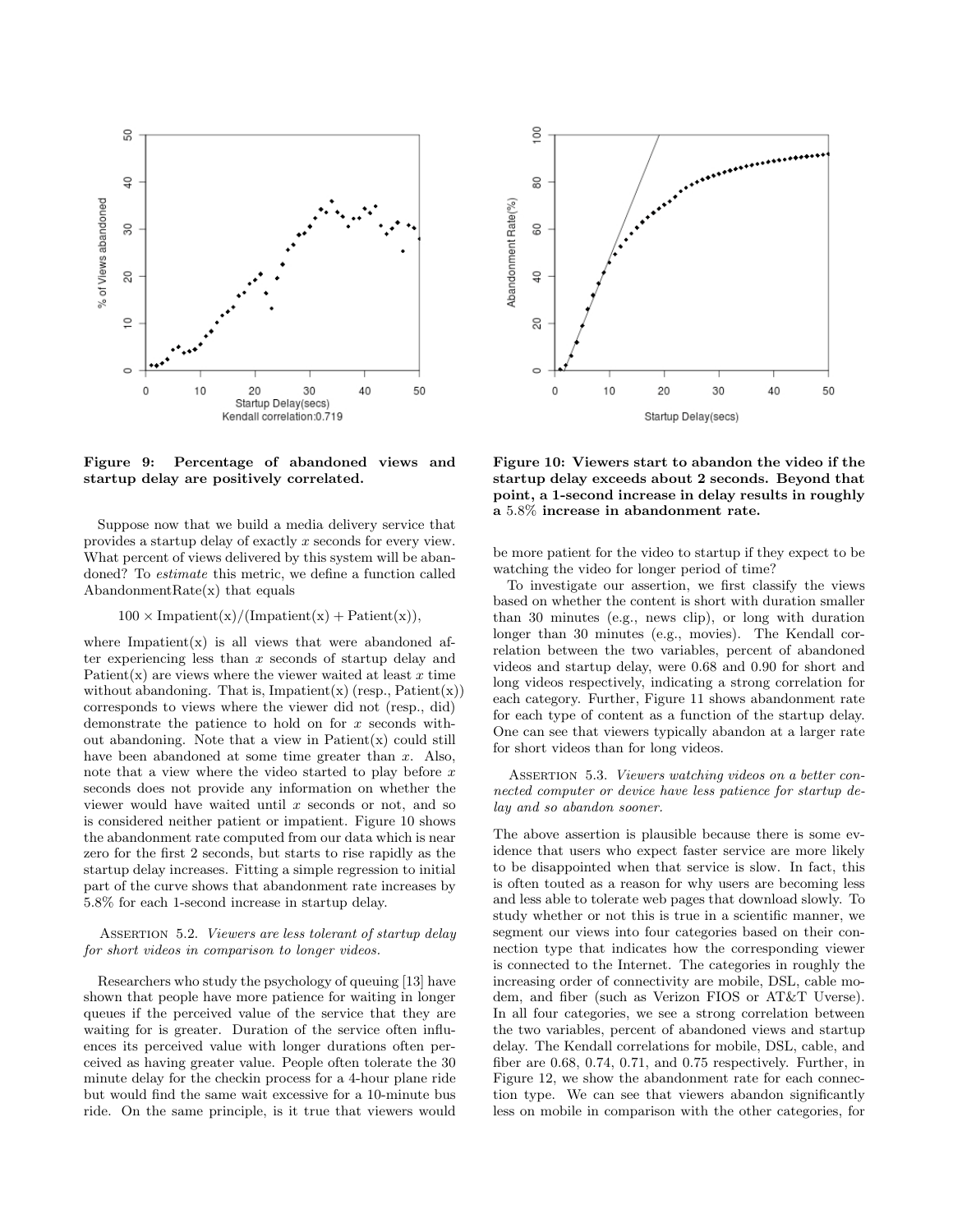

 $\overline{5}$ 80 Abandonment Rate(%) 80  $\overline{4}$ +fiber 20 +cable  $+ds$  $\ddot{\mathbf{e}}$ +mobile  $\circ$  $\mathbf 0$ 10 20 30 40 50 Startup Delay(secs)

Figure 11: Viewers abandon at a higher rate for short videos than for long videos.

a given startup delay. Some difference in abandonment is discernible between the other categories in the rough order of cable, DSL, and fiber though they are much smaller.

### 5.1 QED for Assertion 5.2

First, we devise a QED to study the impact of content length on abandonment (Assertion 5.2). Therefore, we make the content length (long or short) the treatment variable and the outcome measures patience of the viewer to startup delay. The viewer's patience to startup delay can be influenced by both the viewer's geography and connection type which we use as the confounding variables. Specifically, we form matched pairs  $(u, v)$  such that view  $u$  is a short video that was abandoned and view *v* is a long video that was abandoned and *u* and *v* are watched by viewers from the same geography, and the viewers have the same connection type. The matching algorithm is described as follows.

- 1. *Match step.* Let the treated set *T* be all abandoned views for short content and let untreated set *C* be all the abandoned views for long content. For each  $u \in T$ we pick uniformly and randomly a  $v \in C$  such that *u* and *v* belong to viewers in the same geography and have the same connection type. The matched set of pairs  $M \subseteq T \times C$  have the same attributes for the confounding variables and differ only on the treatment.
- 2. *Score step.* For each pair  $(u, v) \in M$ , we compute an  $outcome(u, v)$  to be  $+1$  if *u* was abandoned with a smaller startup delay than *v*. If *u* was abandoned with a larger startup delay than *v*, then  $outcome(u, v)$  =  $-1.$  And, *outcome*(*u*, *v*) = 0, if the startup delays when *u* and *v* were abandoned are equal. Now,

$$
Net\ Outcome=\left(\frac{\sum_{(u,v)\in M}\ outcome(u,v)}{|M|}\right)\times 100.
$$

Figure 12: Viewers who are better connected abandon sooner.

Note that a positive value for net outcome provides positive (supporting) evidence for Assertion 5.3, while a negative value provides negative evidence for the assertion. The results of the matching algorithm produced a net outcome of 11*.*5%. The net outcome shows that the matched pairs that support Assertion 5.2 exceed those that negate the assertion by 11*.*5%. The positive net outcome provides evidence of causality that was not provided by the prior correlational analysis alone by eliminating the threats posed by the identified confounding variables.

To derive statistical significance of the above QED result, we formulate a null hypothesis  $H<sub>o</sub>$  that states that the treatment (long versus short video) has no impact on abandonment. If  $H<sub>o</sub>$  holds, the *outcome*(*u, v*) is equally likely to be positive  $(+1)$  as negative  $(-1)$ . We now use the sign test that we described in Section 4.2 to derive a bound on the p-value. Since we matched  $n = 78,840$  pairs, if *H<sup>o</sup>* holds, the expected number pairs with a positive outcome is  $n/2 = 78,840/2 = 39,420$ . Our observational data however had  $x = 43,954$  pairs with positive scores, i.e.,  $x - n/2 = 4534$  pairs in excess of the mean. We bound the p-value by showing that it is extremely unlikely to have had 4534 positive pairs in excess of the mean by computing the the two-sided tail of the binomial distribution with *n* trials and probability 1*/*2:

$$
p\text{-}value \le \text{Prob}\left(|X - \frac{n}{2}| \ge |x - \frac{n}{2}\right) \le 3.3 \times 10^{-229} \quad (1)
$$

The above bound for the p-value is much smaller than the required significance level of 0*.*001 and leads us to reject the null hypothesis  $H<sub>o</sub>$ . Thus, we conclude that our QED analysis is statistically significant.

### 5.2 QED for Assertion 5.3

To investigate a causal conclusion for Assertion 5.3, we set up a QED where the treatment is the connection type of the user and the outcome measures the relative tolerance of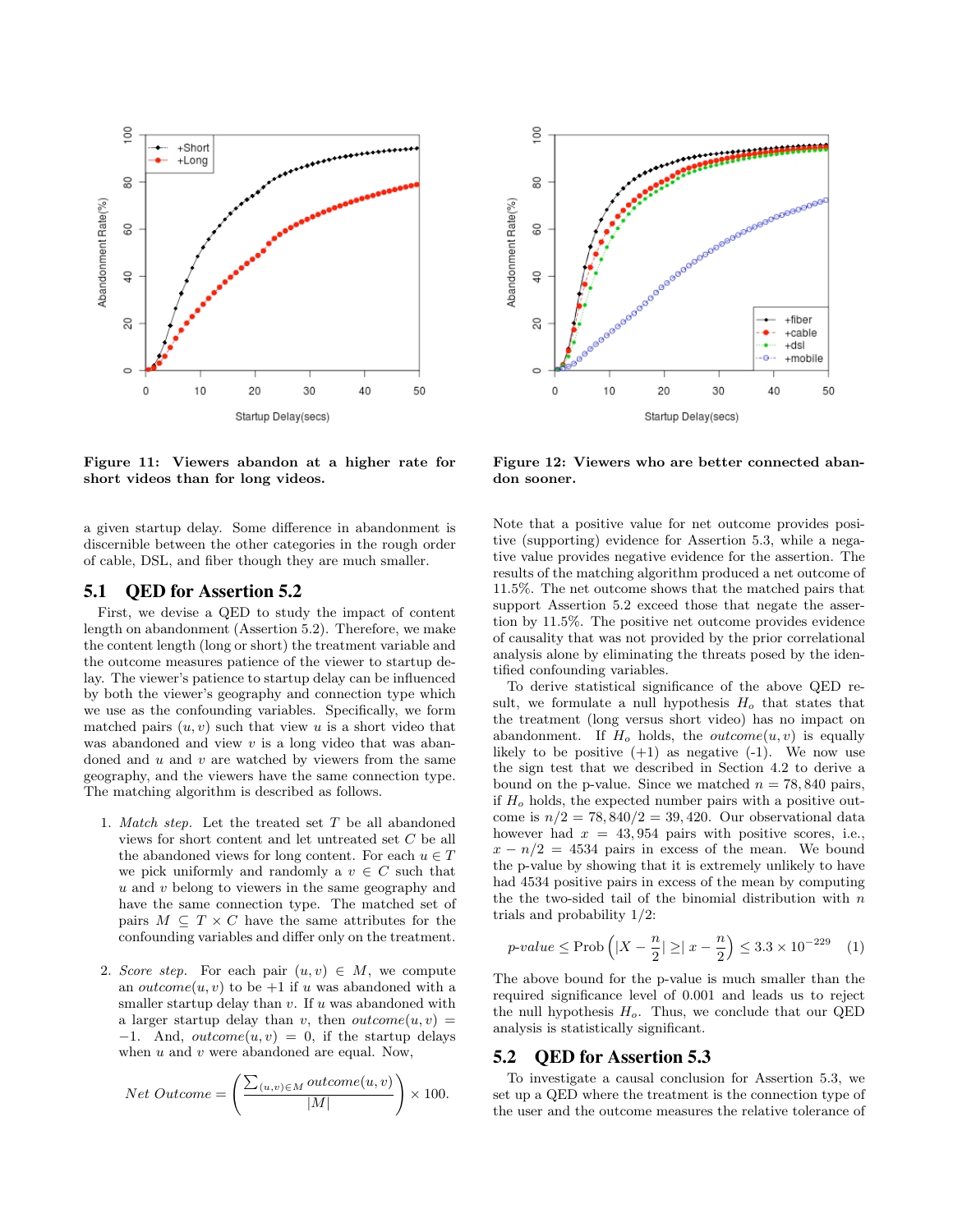the viewer to startup delay. For each pair of network types *A* and *B*, we run a matching algorithm where the treated set *T* is the set of all abandoned views with connection type *A* and untreated set is all abandoned views with connection type *B*. The matching algorithm used is identical to the one described earlier except that the match criterion in step 1 is changed to match for identical content and identical geography. That is, for every matched pair  $(u, v)$ , view  $u$ has network type *A* and view *v* has network type *B* but both are views for the same video and belong to viewers in the same geography.

The results of the matching algorithm are shown in Figure 13. For instance, our results show that the likelihood that a mobile viewer exhibited more patience than a fiber viewer is greater than the likelihood that opposite holds by a margin of 38*.*25%. Much as in Section 5.1, we use the sign test to compute the p-value for each QED outcome in the table. All QED outcomes in Figure 13 turned out to be statistically significant with exceedingly small p-values, except the dsl-versus-cable comparison that was inconclusive. Specifically, our results show that a that a mobile viewer exhibits more patience than other (non-mobile) viewers, and the result holds with exceedingly small p-values  $(< 10^{-17})$ . Our results also provide strong evidence for DSL and cable users being more patient than fiber users, though the p-value for the dsl-versus-fiber was somewhat larger  $(4.6 \times 10^{-5})$  but still statistically significant. The dsl-versus-cable comparison was however inconclusive and not statistically significant as the p-value of the score was 0*.*06 that is larger than our required significance level of 0*.*001.

| Untreated<br>Treated | dsl   | cable   | fiber |
|----------------------|-------|---------|-------|
| mobile               | 33.81 | 35.40   | 38.25 |
| dsl                  |       | $-0.75$ | 2.67  |
| cable                |       |         | 3.65  |

Figure 13: Net QED outcomes support the causal impact of connection type on viewer patience for startup delay, though the impact is more pronounced between mobile and the rest. The p-value for all entrees are very small  $( $10^{-17}$ ), except dsl$ versus-cable (0.06) and dsl-versus-fiber  $(4.6 \times 10^{-5})$ .

### 6. VIEWER ENGAGEMENT

We study the extent to which a viewer is engaged with the video content of the content provider. A simple metric that measures engagement is play time. Here we study play time on a per view basis, though one could study play time aggregated over all views of a visit (called *visit play time*) or play time aggregated over all visits of a viewer (called *viewer play time*). Figure 14 shows the CDF of play time over our entire data set. A noticeable fact is that a significant number of views have very small play time with the median play time only 35.4 seconds. This is likely caused by "video surfing" where a viewer quickly views a sequence of videos to see what might of interest to him/her, before settling in on the videos that he/she wants to watch. The fact that a viewer watched on average of 22.48 minutes per visit (cf. Figure 4) is consistent with this observation. Play time is clearly impacted by both the interest level of the viewer in the video and the stream quality. Viewer interest could



Figure 14: A significant fraction of the views have small duration.

itself be a function of complex factors, for instance, Italian viewers might be more interested in soccer world cup videos than American viewers, even more so if the video is of a game where Italy is playing. In understanding the impact of stream quality on viewer engagement, the challenge is to neutralize the bias from confounding variables *not* related to stream quality such as viewer interest, geography, and connection type. Since more rebuffer delay is expected of videos with a longer duration, we use normalized rebuffer delay<sup>5</sup> that equals  $100 \times$  (rebuffer delay/video duration).

ASSERTION 6.1. An increase in (normalized) rebuffer de*lay can cause a decrease in play time.*

To evaluate the above assertion, we first classify views by bucketing their normalized rebuffer delay into  $1\%$  buckets. Then, we compute and plot the average play time for all views within each bucket (see Figure 15). The decreasing trend visualizes the negative correlation that exists between normalized rebuffer delay and play time. The Kendall correlation between the two metrics is  $-0.421$ , quantifying the negative correlation.

#### 6.1 QED Analysis

To examine the causality of Assertion 6.1, we devise a QED where the treatment set *T* consists of all views that suffered normalized rebuffer delay more than a certain threshold  $\gamma\%$ . Given a value of  $\gamma$  as input, the treated views are matched with untreated views that did not experience rebuffering as follows.

1. *Match step.* We form a set of matched pairs *M* as follows. Let *T* be the set of all views who have a normalized rebuffer delay of at least  $\gamma\%$ . For each view *u* in  $T$ , suppose that  $u$  reaches the normalized rebuffer delay threshold  $\gamma\%$  when viewing the  $t^{th}$  second of the

<sup>&</sup>lt;sup>5</sup>Note that normalized rebuffer delay can go beyond  $100\%$  if we rebuffer for longer than the total duration of the video.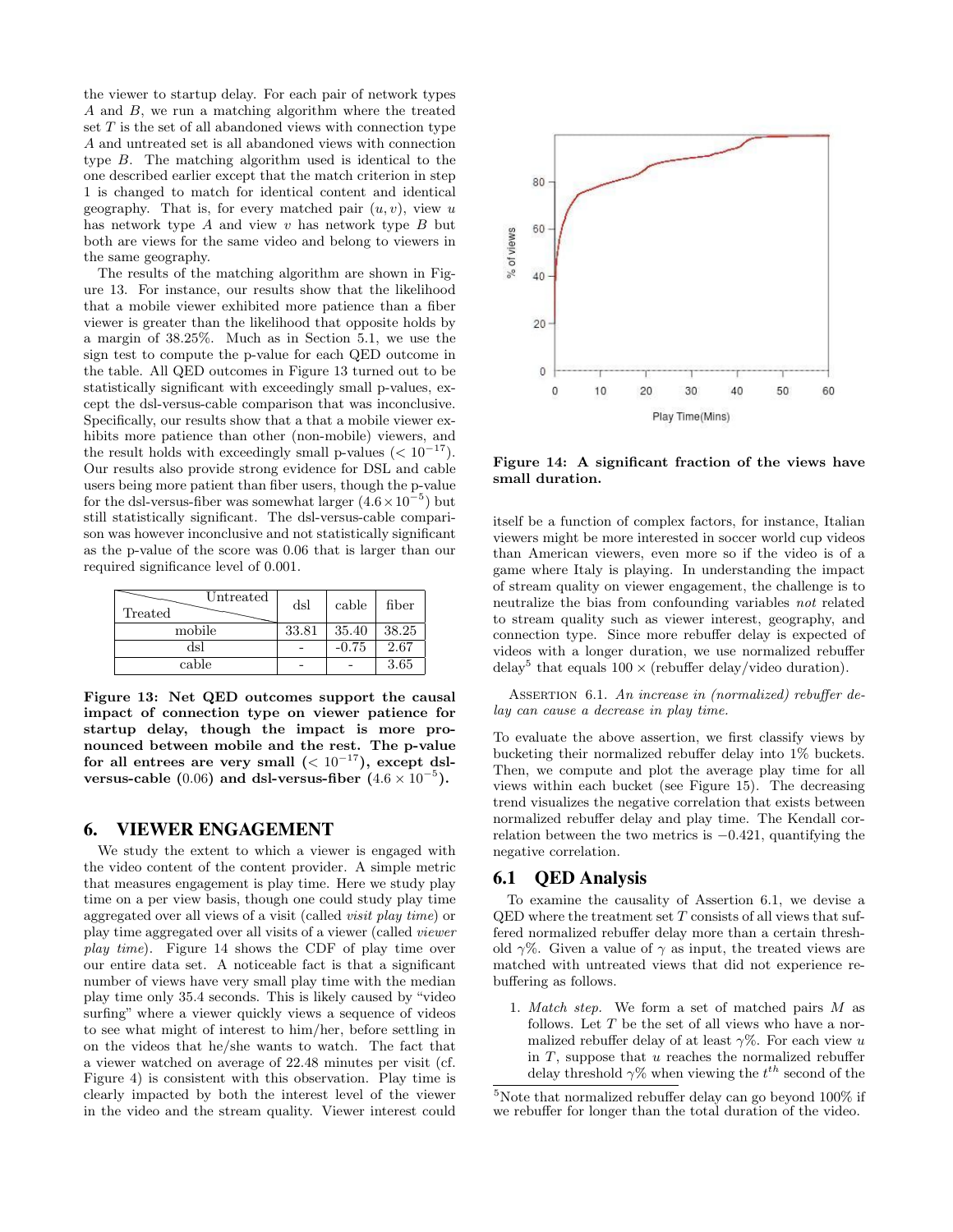

Figure 15: Correlation of normalized rebuffer delay with play time.

video, i.e., view *u* receives treatment after watching the first *t* seconds of the video, though more of the video could have been played after that point. We pick a view *v* uniformly and randomly from the set of all possible views such that

- (a) the viewer of *v* has the same geography, connection type, and is watching the same video as the viewer of *u*.
- (b) View *v* has played at least *t* seconds of the video without rebuffering till that point.
- 2. *Score step.* For each pair  $(u, v) \in M$ , we compute

*outcome*(
$$
u, v
$$
) =  $\frac{play \ time \ of \ v - play \ time \ of \ u}{video \ duration}$ .

$$
Net\ Outcome=\left(\frac{\sum_{(u,v)\in M}\ outcome(u,v)}{|M|}\right)\times 100.
$$

Note that closer we can make the matched views *u* and *v* in variables other than the treatment, the more accurate our QED results. Though as a practical matter, adding too many matching parameters can highly reduce the availability of matches, eventually impacting the statistical significance of the results. It is worth noting step 1(b) above where we ensure that *v* watches the video to at least the same point as when *u* first received treatment. Thus, at the time both *u* and *v* play the  $t^{th}$  second of the video, they have viewed the same content and the only difference between them is one had rebuffering and the other did not. The net outcome of the matching algorithm can be viewed as the difference in the play time of *u* and *v* expressed as a percent of the video duration. Figure 16 shows that on average a view that experienced normalized rebuffer delay of  $1\%$  or more played 5.02% of less of the video. There is a general upward trend in the net outcome when the treatment gets harsher with

| Normalized Rebuffer Delay $\gamma$ | Net Outcome | P-Value      |
|------------------------------------|-------------|--------------|
| (percent)                          | (percent)   |              |
|                                    | 5.02        | 143<br>< 10  |
| 2                                  | 5.54        | 123<br>< 10  |
| 3                                  | 5.7         | $< 10^{-87}$ |
|                                    | 6.66        | $< 10^{-86}$ |
| 5                                  | 6.27        | $< 10^{-57}$ |
| հ                                  | 7.38        | < 10         |
|                                    | 7.48        | $< 10^{-36}$ |

Figure 16: A viewer who experienced more rebuffer delay on average watched less video than an identical viewer who had no rebuffer.

increasing values of  $\gamma$ . Much as in Section 5.1, we use the sign test to compute the p-values for each QED outcome. All p-values were extremely small as shown in Figure 16, making the results statistically significant.

### 7. REPEAT VIEWERSHIP

We study the viewers who after watching videos on a content provider's site return after some period of time to watch more. Repeat viewers are valued highly-valued by media content providers as these viewers are more engaged and more loyal to the content provider's site. Even a small decrease (or, increase) in the return rate of viewers can have a large impact on the business metrics of the content provider. Clearly, a number of factors, including how captivating the video content is to the viewer, influence whether or not a viewer returns. However, we show that stream quality can also influence whether or not a viewer returns.

The most drastic form of quality degradation is failure when a viewer is unable to play a video successfully. Failures can be caused by a number of issues, including problems with the content (broken links, missing video files, etc), the client software (media player bugs, etc), or the infrastructure (network failure, server overload, etc). More frustrating than a failed view is a failed visit where a viewer tries to play videos from the content providers site but fails and leaves the site immediately after the failure, presumably with some level of frustration. (Note that the definition of a failed visit does not preclude successful views earlier in that visit before the last view(s) that failed.) We focus on the impact of a failed visit experienced by a viewer on his/her likelihood of returning to the content provider's site.

Assertion 7.1. *A viewer who experienced a failed visit is less likely to return to the content provider's site to view more videos within a specified time period than a similar viewer who did not experience a failed visit.*

To examine if the above assertion holds, we classify each of our views as either failed or normal (i.e., not failed). For each failed visit (resp., normal visit), we compute the *return time* which is defined to be the next time the viewer returns to the content provider's site. (Return time could be infinite if they do not return to the site within our trace window.) Figure 17 shows the CDF of the return time for both failed visits and normal visits. It can be seen that there is significant reduction in the probability of return following a failed visit as opposed to a normal one. For instance, the probability of returning within 1 day after a failed visit is 8.0%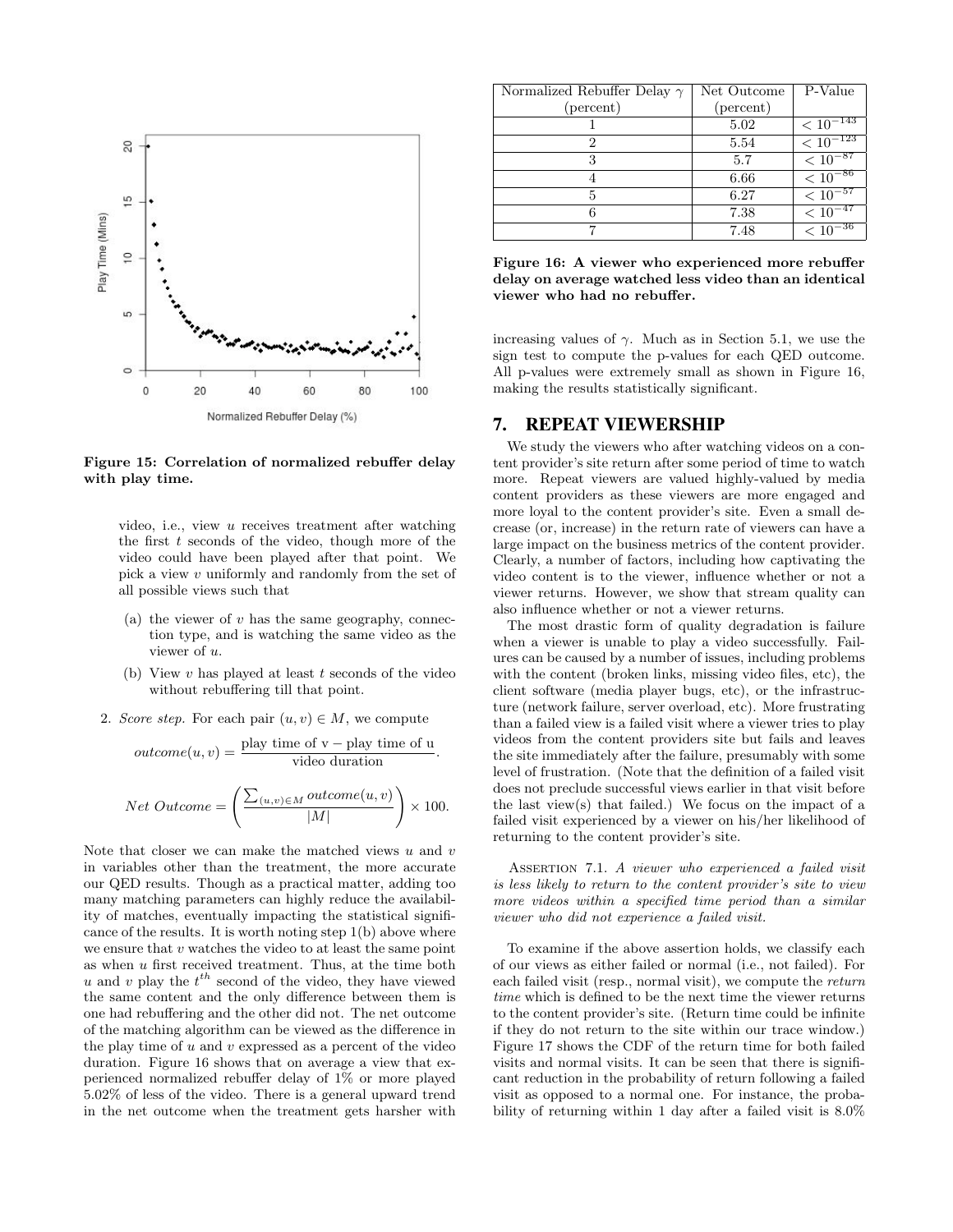versus 11% after a normal one. Likewise, the probability of returning within 1 week after a failed visit is 25% versus 27% after a normal one.



Figure 17: Probability of the return after a failed visit and after a normal visit. The probability of returning within a specified return time is distinctly smaller after a failed visit than after a normal one.

### 7.1 QED Analysis

We perform a QED analysis to strengthen Assertion 7.1 by considering viewers<sup>6</sup> with a failed visit to be the treated set *T*. For each  $u \in T$  we find a matching viewer *v* that is similar to *u* in all the confounding variables. As before, we ensure that viewers *u* and *v* are from the same geography, have the same connection type, and are viewing content from the same content provider. However, there is a subtle characteristic that need to be matched. Specifically, we need also ensure that the propensity of *u* to watch videos *prior* to when *u* received treatment is equivalent to the corresponding propensity of  $v$ . This ensures that any differential behavior *after* the treatment can be attributed to the treatment itself.

To reinforce the last point, a viewer who watches more video at a site is more likely to have had a failed view. Therefore, the treated set *T* of viewers has a bias towards containing more frequent visitors to site who also watch more video. Figure 18 shows the CDF of the aggregate play time of a viewer across all visits. It can be seen that the treated set *T* has viewers who have watched for more time in aggregate. To neutralize this effect, we match on the number of prior visits and aggregate play time in step 1 (c) below and make them near identical, so that we are comparing two viewers who have exhibited similar propensity to visit the site *prior* to treatment. The use of a similarity metric of this kind for matching is common in QED analysis and is similar in spirit to propensity score matching of [22].



Figure 18: CDF of the viewer play time for all, treated, and untreated viewers.

The matching algorithm follows.

- 1. *Match step.* We produce a matched set of pairs *M* as follows. Let *T* be the set of all viewers who have had a failed visit. For each  $u \in T$  we pick the first failed visit of viewer *u*. We then pair *u* with a viewer *v* picked uniformly and randomly from the set of all possible viewers such that
	- (a) Viewer *v* has the same geography, same connection type as *u*, and is watching the content from the same content provider as *u*.
	- (b) Viewer *v* had a normal visit at about the same time (within *±*3 hours) as the first failed visit of viewer *u*. We call the failed visit of *u* and the corresponding normal visit of *v* that occurred at a similar time as matched visits.
	- (c) Viewer *u* and *v* have the same number of visits and about the same total viewing time (*±*10 minutes) prior to their matched visits.
- 2. *Score step.* For each pair  $(u, v) \in M$  and each return time  $\delta$ . We assign *outcome*(*u*, *v*,  $\delta$ ) to -1 if *u* returns within the return time and  $v$  does not,  $+1$  if  $v$  returns within the return time and *u* does not, and 0 otherwise.

$$
Net\,Outcome(\delta)=\left(\frac{\sum_{(u,v)\in M}\,outcome(u,v,\delta)}{|M|}\right)\times 100.
$$

Figure 19 shows the outcome of the matching algorithm for various values of the return time  $(\delta)$ . The positive values of the outcome provide strong evidence of the causality of Assertion 7.1 since it shows that viewers who experienced a normal visit returned more than their identical pair with a failed visit. To take a numerical example, for  $\delta = 1$  day, 458*,* 621 pairs were created. The pairs where the normal viewer returned but its identical failed pair did not exceed

 ${}^{6}\mathrm{Note}$  that in this matching we are matching viewers and not views as we are evaluating the repeat viewership of a viewer over time.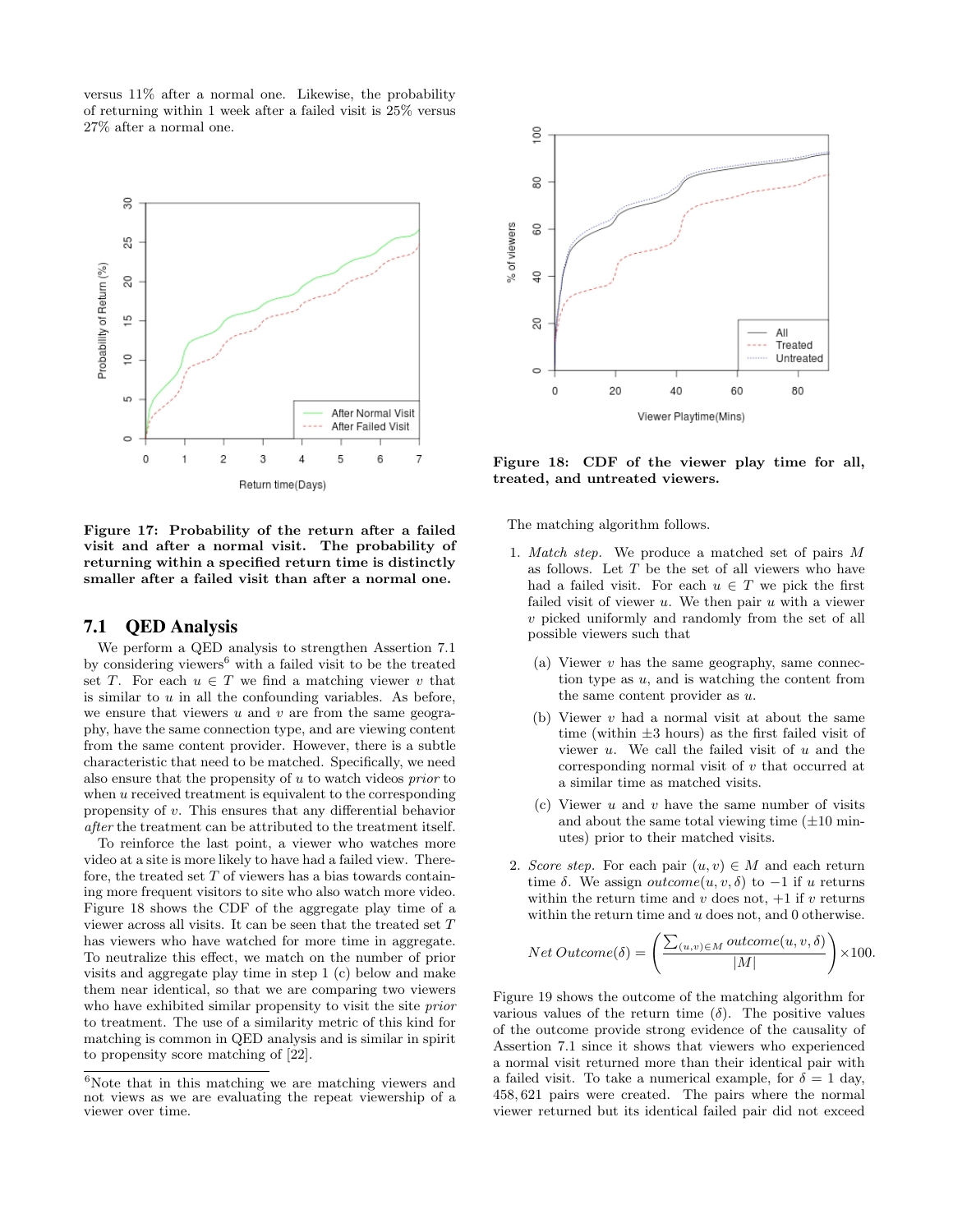| Return Time $\delta$ | Outcome   | P-Value          |
|----------------------|-----------|------------------|
| (in days)            | (percent) |                  |
|                      | 2.38      | ${<}10$          |
| 2                    | 2.51      | <10              |
| 3                    | 2.42      | $<$ 10           |
|                      | 2.35      | -37<br><10       |
| 5                    | 2.15      | -22<br>$\leq 10$ |
|                      | 1.90      | <10              |
|                      | 2.32      | < 1              |

Figure 19: A viewer who experienced a failed visit is less likely to return within a time period than a viewer who experienced a normal visit.

the pairs where the opposite happened. The amount of pairs in excess was 10*,* 909 pairs, which is 2.38% of the total pairs. Using the sign test, we show that the p-value is extremely small  $(2.2 \times 10^{-58})$ , providing strong evidence of statistical significance for the outcome. Note that as  $\delta$  increases, the outcome score remained in a similar range. However, one would expect that for very large  $\delta$  values the effect of the failed event should wear off, but we did not analyze traces that were long enough to evaluate if such a phenomenon occurs. All p-values remain significantly smaller than our threshold of significance of 0*.*001, allowing us to conclude that the results are statistically significant.

### 8. RELATED WORK

The quality metrics considered here have more than a dozen years of history within industry where early measurement systems used synthetic "measurement agents" deployed around the world to measure metrics such as failures, startup delay, rebuffering, and bitrate, example, Akamai's Stream Analyzer measurement system [1, 24]. There have been early studies at Akamai on streaming quality metrics using these tools [19]. However, truly large-scale studies were made possible only with the recent advent of client-side measurement technology that could measure and report detailed quality and behavioral data from actual viewers. To our knowledge, the first important large-scale study and closest in spirit to our work is the study of viewer engagement published last year [9] that shows several correlational relationships between quality (such as rebuffering), content type (such as live, short/long VoD), and viewer engagement (such as play time). A recent sequel to the above work [15] studies the use of quality metrics to enhance video delivery. A key differentiation of our work from prior work is our focus on establishing *causal* relationships, going a step beyond just correlation. While our viewer engagement analysis was also correlationally established in [9], our work takes the next step in ascertaining the causal impact of rebuffering on play time. Besides our results on viewer engagement, we also establish key assertions pertaining to viewer abandonment and repeat viewership that are the first quantitative results of its kind. However, it must be noted that [9] studies a larger set of quality metrics, including join time, average bitrate, and rendering quality, and a larger class of videos including live streaming, albeit without establishing causality.

The work on quasi-experimental design in the social and medical sciences has a long and distinguished history stretching several decades that is well documented in [23]. Though

its application to data mining is more recent. In [18], the authors use QEDs to answer questions about user behavior in social media such as Stack Overflow and Yahoo Answers.

There are a number of other studies on perceived quality though they tend to be small-scale studies or do not link the quality to user behavior [10, 7]. There has also been prior work for other types of systems. For instance, the relationship between page download times and user satisfaction [3] for the web and quantifying user satisfaction for Skype [6]. There has also been work on correlating QoS with QoE (quality of experience) for multimedia systems using human subjects  $[27]$ . These of course have a very different focus from our work and do not show causal impact. There has been significant amount of work in workload characterization of streaming media, P2P, and web workloads [25, 4]. Even though we do characterize the workload to a degree, our focus is quality and viewer behavior.

### 9. CONCLUSIONS

Our work is the first to demonstrate a *causal* nexus between stream quality and viewer behavior. The results presented in our work are important because they are the first quantitative demonstration that key quality metrics causally impact viewer behavioral metrics that are key to both content providers and CDN operators. As all forms of media migrate to the Internet, both video monetization and the design of CDNs will increasingly demand a true causal understanding of this nexus. Establishing a causal relationship by systematically eliminating the confounding variables is immensely important, as mere correlational studies have the potential costly risk of making incorrect conclusions.

Our work breaks new ground in understanding viewer abandonment and repeat viewership. Further, it sheds more light on the known correlational impact of quality on viewer engagement by establishing its causal impact. Our work on startup delay show that more delay causes more abandonment, for instance, a 1 second increase in delay increases the abandonment rate by 5.8%. We also showed the strong impact of rebuffering on the video play time. For instance, we showed that a viewer experiencing a rebuffer delay that equals or exceeds 1% of the video duration played 5.02% less of the video in comparison with a similar viewer who experienced no rebuffering. Finally, we examined the impact of failed visits and showed that a viewer who experienced failures is less likely to return to the content provider's site in comparison to a similar viewer who did not experience failures. In particular, we showed that a failed visit decreased the likelihood of a viewer returning within a week by 2.32%. While reviewing these results, it is important to remember that small changes in viewer behavior can lead to large changes in monetization, since the impact of a few percentage points over tens of millions of viewers can accrue to large impact over a period of time.

As more and more data become available, we expect that our QED tools will play an increasing larger role in establishing key causal relationships that are key drivers of both the content provider's monetization framework and the CDN's next-generation delivery architecture. The increasing scale of the measured data greatly enhances the statistical significance of the derived conclusions and the efficacy of our tools. Further, we expect that our work provides an important tool for establishing causal relationships in other areas